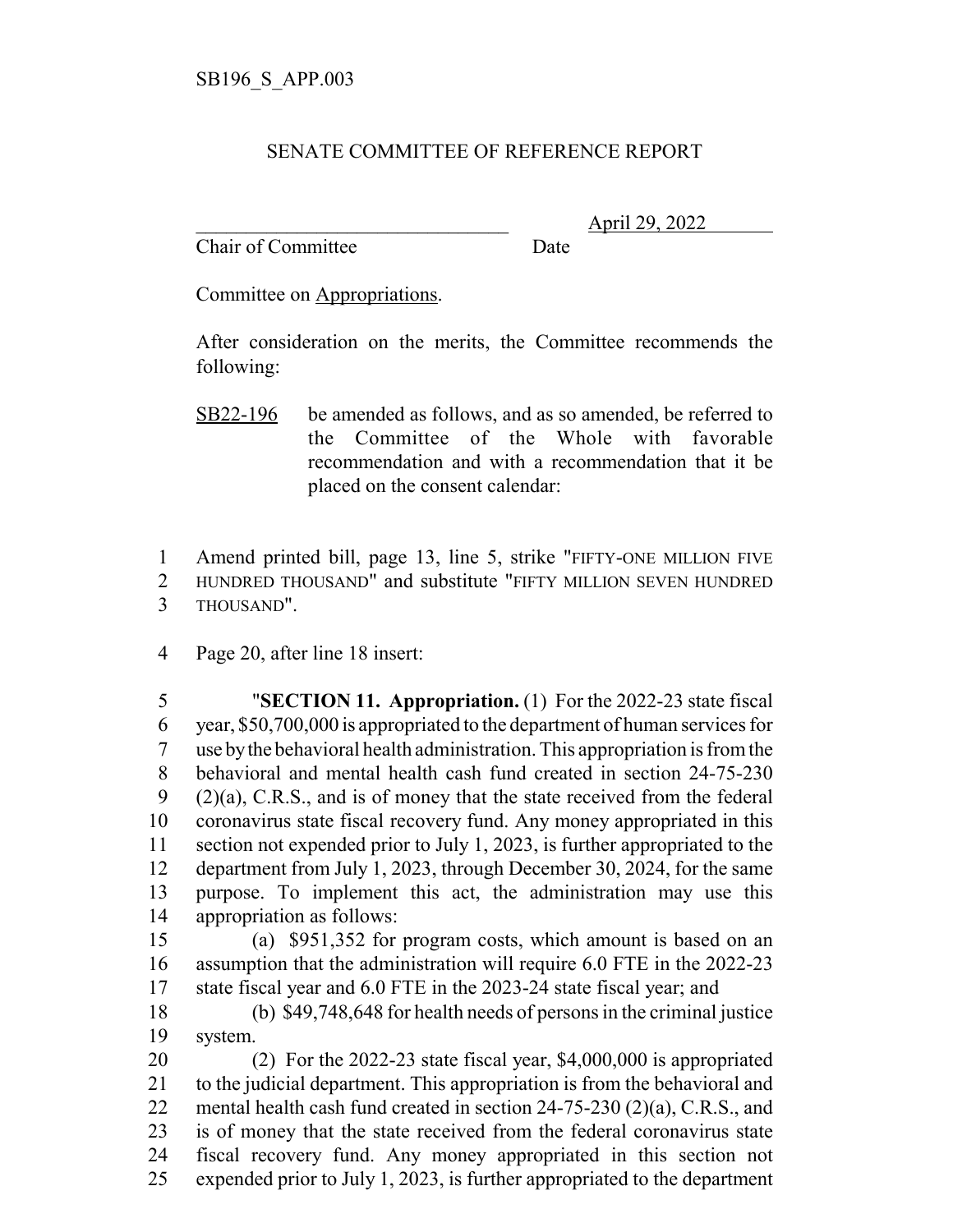from July 1, 2023, through December 30, 2024, for the same purpose. To implement this act, the department may use this appropriation for adult district attorney pretrial diversion programs.

 (3) For the 2022-23 state fiscal year, \$3,500,000 is appropriated to the department of public safety for use by the division of criminal justice. This appropriation is from the behavioral and mental health cash fund created in section 24-75-230 (2)(a), C.R.S., and is of money that the state received from the federal coronavirus state fiscal recovery fund. Any money appropriated in this section not expended prior to July 1, 2023, is further appropriated to the department from July 1, 2023, through December 30, 2024, for the same purpose. To implement this act, the division may use this appropriation as follows:

 (a) \$191,563 for DCJ administrative services, which amount is based on an assumption that the division will require an additional 2.5 FTE in the 2022-23 state fiscal year; and

(b) \$3,308,437 for behavioral health information grants.

 (4) For the 2022-23 state fiscal year, \$3,000,000 is appropriated to the department of corrections for use by institutions. This appropriation is from the behavioral and mental health cash fund created in section 24- 75-230 (2)(a), C.R.S., and is of money that the state received from the federal coronavirus state fiscal recovery fund. Any money appropriated in this section not expended prior to July 1, 2023, is further appropriated to the department from July 1, 2023, through December 30, 2024, for the same purpose. To implement this act, the department may use this appropriation for operating expenses related to the mental health subprogram.

 **SECTION 12. Appropriation.** (1) For the 2022-23 state fiscal year, \$81,164 is appropriated to the department of health care policy and financing for use by the executive director's office. This appropriation is from the general fund. To implement this act, the office may use this appropriation as follows:

 (a) \$24,524 for personal services, which amount is based on an assumption that the office will require an additional 0.7 FTE;

(b) \$3,640 for operating expenses; and

(c) \$53,000 for general professional services and special projects.

 (2) For the 2022-23 state fiscal year, the general assembly anticipates that the department of health care policy and financing will receive \$81,164 in federal funds to implement this act, which amount is subject to the "(I)" notation as defined in the annual general appropriation act for the same fiscal year. The appropriation in subsection (1) of this section is based on the assumption that the department will receive this amount of federal funds to be used as follows:

(a) \$24,524 for personal services;